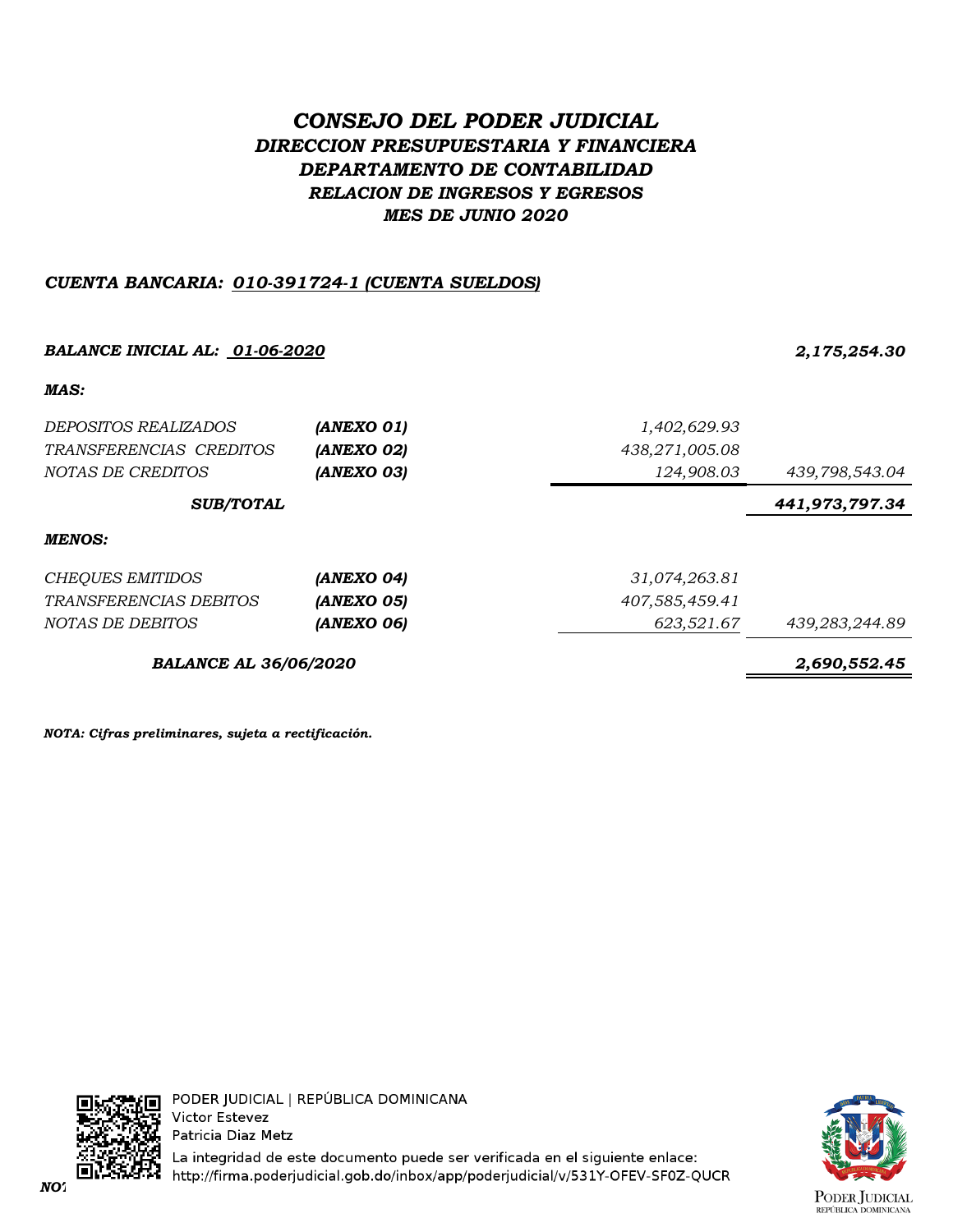## *DIRECCION PRESUPUESTARIA Y FINANCIERA DEPARTAMENTO DE CONTABILIDAD CONSEJO DEL PODER JUDICIAL RELACION DE INGRESOS Y EGRESOS MES DE JUNIO 2020*

*ANEXO 01*

#### *RELACION DE DEPOSITOS REALIZADOS MES DE JUNIO 2020*

| <b>FECHA</b>      | NUM. | <b>DESCRIPCION</b>                                 | <b>VALOR RD\$</b> |
|-------------------|------|----------------------------------------------------|-------------------|
| <i>04/06/2020</i> |      | 609 DESC. A EMPLS. DE ESTA INSTITUCION.            | 326,734.70        |
| <i>04/06/2020</i> |      | 610 DESC. A EMPLS. DE ESTA INSTITUCION.            | 886,448.98        |
| <i>26/06/2020</i> |      | 611 DESC. A EMPLS., CORRESP. A NOMINAS JUNIO/2020. | 189,446.25        |
|                   |      | TOTAL RD\$                                         | 1,402,629.93      |

*ANEXO 02*

#### *RELACION DE TRANSFERENCIAS CREDITOS MES DE JUNIO 2020*

| <b>FECHA</b>      | NUM. | <b>DESCRIPCION</b>                                | <b>VALOR RD\$</b> |
|-------------------|------|---------------------------------------------------|-------------------|
| <i>09/06/2020</i> | 209  | TRANSF. CORREGIR VALOR TRANSFERIDO INDEBIDAMENTE  | 14,418.63         |
| <i>15/06/2020</i> | 210  | TRANSF. REEMB. SUELDOS Y BENEF. EMPLS. COOPNASEJU | 111,990.26        |
| <i>15/06/2020</i> | 211  | TRANSF. REEMB. SUELDOS Y BENEF. EMPLS. COOPNASEJU | 129,378.26        |
| 22/06/2020        | 212  | TRANSF. PAGO SUELDOS JUNIO 2020                   | 438,009,217.93    |
| <i>24/06/2020</i> | 213  | TRANSF. DEVOL. EMPL. ROBERTO C. DUARTE MARTINEZ   | 6.000.00          |
|                   |      | TOTAL RD\$                                        | 438,271,005.08    |

#### *ANEXO 03*

#### *RELACION NOTAS DE CREDITOS MES DE JUNIO 2020*

| <b>FECHA</b> | NUM. | <b>DESCRIPCION</b>                                  | VALOR RD\$ |
|--------------|------|-----------------------------------------------------|------------|
| 12/06/2020   | 1349 | REVERSO MONTO DEP POR ERROR JUNIO 2020              | 12,257.00  |
| 26/06/2020   | 186  | **DOCUMENTO OUE ANULA AL DOC: CHO 125440 **         | 6.141.00   |
| 26/06/2020   | 187  | **DOCUMENTO OUE ANULA AL DOC: CHO 125815 **         | 6,141.00   |
| 26/06/2020   | 188  | **DOCUMENTO OUE ANULA AL DOC: CHO 125610 **         | 406.17     |
| 26/06/2020   | 189  | **DOCUMENTO OUE ANULA AL DOC: CHO 125663 **         | 39,600.00  |
|              |      | NOTA: Cifras preliminares, sujetas a rectificación. |            |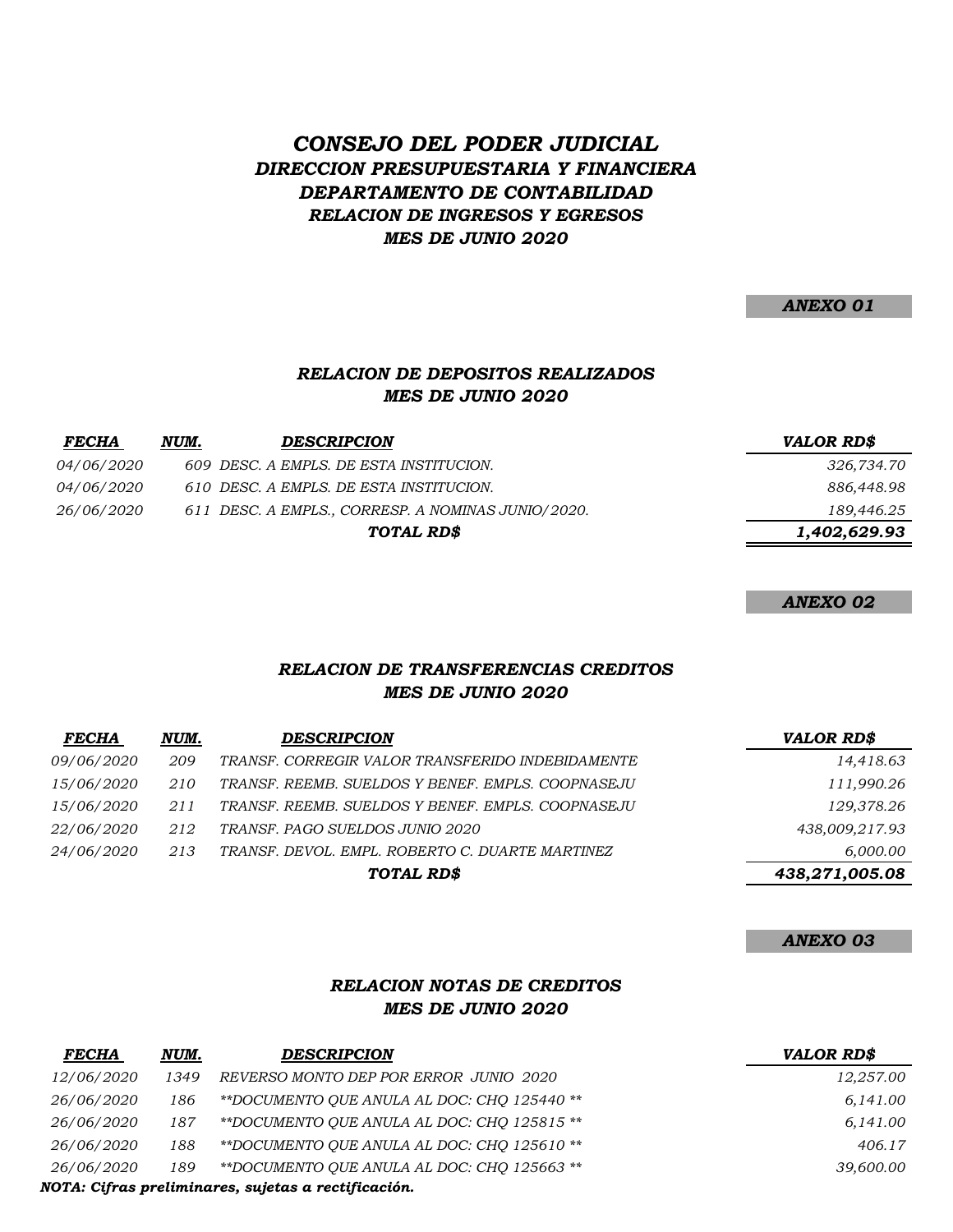|            |     | TOTAL RD\$                                  | 124,908.03 |
|------------|-----|---------------------------------------------|------------|
| 26/06/2020 | 199 | **DOCUMENTO QUE ANULA AL DOC: CHO 126539 ** | 6,141.00   |
| 26/06/2020 | 198 | **DOCUMENTO QUE ANULA AL DOC: CHO 126335 ** | 6,141.00   |
| 26/06/2020 | 197 | **DOCUMENTO QUE ANULA AL DOC: CHO 126088 ** | 6,141.00   |
| 26/06/2020 | 196 | **DOCUMENTO OUE ANULA AL DOC: CHO 125866 ** | 6,141.00   |
| 26/06/2020 | 195 | **DOCUMENTO QUE ANULA AL DOC: CHQ 125492 ** | 6,141.00   |
| 26/06/2020 | 194 | **DOCUMENTO QUE ANULA AL DOC: CHO 126286 ** | 6,141.00   |
| 26/06/2020 | 193 | **DOCUMENTO QUE ANULA AL DOC: CHQ 126039 ** | 6,141.00   |
| 26/06/2020 | 192 | **DOCUMENTO QUE ANULA AL DOC: CHO 125808 ** | 941.00     |
| 26/06/2020 | 191 | **DOCUMENTO QUE ANULA AL DOC: CHO 125779 ** | 16,219.23  |
| 26/06/2020 | 190 | **DOCUMENTO QUE ANULA AL DOC: CHQ 125605 ** | 215.63     |

#### *ANEXO 04*

## *RELACION DE CHEQUES EMITIDOS MES DE JUNIO 2020*

| <b>FECHA</b>      | NUM.       | <b>BENEFICIARIO</b>                      | <b>VALOR RD\$</b> |
|-------------------|------------|------------------------------------------|-------------------|
| <i>09/06/2020</i> | 126678     | ENEIDA DOMINGUEZ                         | 6,141.00          |
| <i>09/06/2020</i> | 126679     | ELISA VIVIECA                            | 6,141.00          |
| 09/06/2020        | 126680     | ELISA VIVIECA                            | 6,141.00          |
| 09/06/2020        | 126681     | ENEIDA DOMINGUEZ                         | 6,141.00          |
| <i>25/06/2020</i> | 126682     | PACO PEREZ REYES                         | 6,141.00          |
| 25/06/2020        | 126683     | ELISA VIVIECA                            | 6,141.00          |
| <i>25/06/2020</i> | 126684     | ENEIDA DOMINGUEZ                         | 6,141.00          |
| <i>25/06/2020</i> | 126685     | INSTITUTO DE AUXILIOS Y VIVIENDAS        | 50.00             |
| <i>25/06/2020</i> |            | 126686 FONDO DE PENSIONES Y JUBILACIONES | 5,280.38          |
| 25/06/2020        |            | 126687 PACO PEREZ REYES                  | 6,141.00          |
| 26/06/2020        | 126688     | CARLOS ML. MENDEZ L.                     | 9,000.00          |
| 26/06/2020        | 126689     | CONSEJO DEL PODER JUDICIAL               | 156,583.34        |
| 26/06/2020        | 126690     | CONSEJO DEL PODER JUDICIAL               | 28,088.91         |
| 26/06/2020        | 126691     | CONSEJO DEL PODER JUDICIAL               | 4,774.00          |
| 30/06/2020        | 126692     | COLECTOR DE IMPUESTOS INTERNOS           | 30,821,359.18     |
|                   | TOTAL RD\$ |                                          | 31,074,263.81     |

*ANEXO 05*

#### *RELACION DE TRANSFERENCIAS DEBITOS MES DE JUNIO 2020*

| <b>FECHA</b>      | NUM. | <b>DESCRIPCION</b>                    | <b>VALOR RD\$</b> |
|-------------------|------|---------------------------------------|-------------------|
| <i>01/06/2020</i> | 1425 | <i>JUECES</i>                         | 64,800.00         |
| <i>22/06/2020</i> |      | 1426 PERSONAL SALIENTE                | 14,760.00         |
| <i>22/06/2020</i> |      | 1427 JUECES, FUNCIONARIOS Y EMPLEADOS | 309,247,919.49    |
| <i>22/06/2020</i> | 1428 | <i>MILITARES</i>                      | 12,001,462.53     |
|                   |      |                                       |                   |

*NOTA: Cifras preliminares, sujetas a rectificación.*